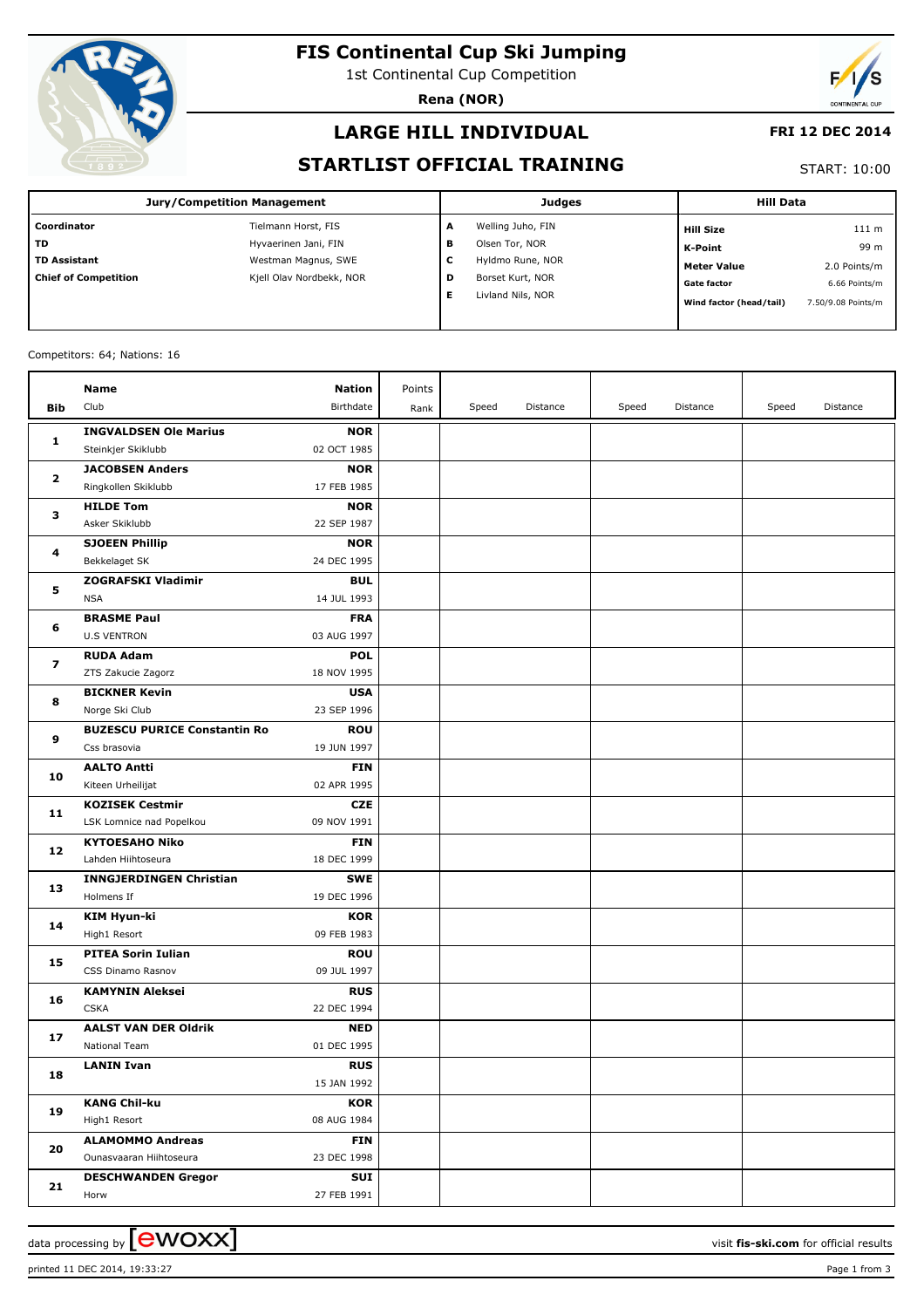

# **FIS Continental Cup Ski Jumping**

1st Continental Cup Competition

**Rena (NOR)**



### **LARGE HILL INDIVIDUAL**

#### **FRI 12 DEC 2014**

### **STARTLIST OFFICIAL TRAINING**

START: 10:00

| Bib | Name<br><b>Nation</b><br>Club<br>Birthdate                                           | Points<br>Rank | Speed<br>Distance | Speed<br>Distance | Speed | Distance |
|-----|--------------------------------------------------------------------------------------|----------------|-------------------|-------------------|-------|----------|
|     |                                                                                      |                |                   |                   |       |          |
| 22  | <b>SANDELL Jonas</b><br><b>SWE</b>                                                   |                |                   |                   |       |          |
|     | 12 FEB 1995<br>Friska Viljor                                                         |                |                   |                   |       |          |
| 23  | <b>VESELOV Denis</b><br><b>RUS</b><br>03 FEB 1991                                    |                |                   |                   |       |          |
|     | <b>NORDIN Carl</b><br><b>SWE</b>                                                     | $\mathbf{1}$   |                   |                   |       |          |
| 24  | IF Friska Viljor<br>23 DEC 1989                                                      | 116.           |                   |                   |       |          |
| 25  | <b>ANTONISSEN Lars</b><br><b>NED</b>                                                 | $\overline{2}$ |                   |                   |       |          |
|     | National Team<br>31 JUL 1995                                                         | 110.           |                   |                   |       |          |
| 26  | <b>BERGQUIST Hans Petter</b><br><b>NOR</b>                                           | $\overline{2}$ |                   |                   |       |          |
|     | Aurskog Finstadbru<br>20 JAN 1994                                                    | 110.           |                   |                   |       |          |
| 27  | <b>POL</b><br><b>MIETUS Krzysztof</b>                                                | $\overline{2}$ |                   |                   |       |          |
|     | AZS Zakopane<br>08 MAR 1991                                                          | 110.           |                   |                   |       |          |
| 28  | <b>STURSA Vojtech</b><br><b>CZE</b>                                                  | $\overline{2}$ |                   |                   |       |          |
|     | 03 AUG 1995<br>Dukla Liberec                                                         | 110.           |                   |                   |       |          |
| 29  | <b>MAYER Nicolas</b><br><b>FRA</b>                                                   | 5              |                   |                   |       |          |
|     | 06 OCT 1990<br>Courchevel                                                            | 103.           |                   |                   |       |          |
| 30  | <b>HALVORSEN Espen Enger</b><br><b>NOR</b><br>Eidsvold Vaerk Skiklubb<br>10 MAY 1990 | 9<br>97.       |                   |                   |       |          |
|     | <b>TOROK Eduard</b><br><b>ROU</b>                                                    | 11             |                   |                   |       |          |
| 31  | CSS Dinamo Rasnov<br>02 MAY 1997                                                     | 94.            |                   |                   |       |          |
|     | <b>JOHANSSON Robert</b><br><b>NOR</b>                                                | 12             |                   |                   |       |          |
| 32  | Soere Aal IL<br>23 MAR 1990                                                          | 90.            |                   |                   |       |          |
|     | <b>JUSTIN Rok</b><br><b>SLO</b>                                                      | 13             |                   |                   |       |          |
| 33  | 06 APR 1993<br>SSD Stol Zirovnica                                                    | 87.            |                   |                   |       |          |
|     | <b>FORFANG Johann Andre</b><br><b>NOR</b>                                            | 22             |                   |                   |       |          |
| 34  | Tromsoe Skiklubb<br>04 JUL 1995                                                      | 82.            |                   |                   |       |          |
|     | <b>RHOADS William</b><br><b>USA</b>                                                  | 24             |                   |                   |       |          |
| 35  | <b>UOP Sports Clubs</b><br>08 JUN 1995                                               | 80.            |                   |                   |       |          |
| 36  | <b>CIKL Martin</b><br><b>CZE</b>                                                     | 25             |                   |                   |       |          |
|     | 17 AUG 1987<br>Dukla Liberec                                                         | 78.            |                   |                   |       |          |
| 37  | <b>EGLOFF Luca</b><br>SUI                                                            | 30             |                   |                   |       |          |
|     | Grabserberg<br>06 JUN 1995                                                           | 71.            |                   |                   |       |          |
| 38  | <b>HUBER Daniel</b><br><b>AUT</b>                                                    | 30             |                   |                   |       |          |
|     | SC Seekirchen-Salzburg<br>02 JAN 1993                                                | 71.            |                   |                   |       |          |
| 39  | <b>GER</b><br><b>WINTER Paul</b>                                                     | $41\,$         |                   |                   |       |          |
|     | SC Willingen<br>05 OCT 1997                                                          | 62.            |                   |                   |       |          |
| 40  | <b>GRANERUD Halvor Egner</b><br><b>NOR</b>                                           | 44             |                   |                   |       |          |
|     | Asker Skiklubb<br>29 MAY 1996<br><b>FAIRALL Nicholas</b><br><b>USA</b>               | 57.<br>47      |                   |                   |       |          |
| 41  | Andover Outing Club<br>06 JUL 1989                                                   | 52.            |                   |                   |       |          |
|     | <b>MAYLAENDER Dominik</b><br><b>GER</b>                                              | 52             |                   |                   |       |          |
| 42  | SC Degenfeld<br>20 MAR 1995                                                          | 49.            |                   |                   |       |          |
|     | <b>FETTNER Manuel</b><br><b>AUT</b>                                                  | 60             |                   |                   |       |          |
| 43  | SV Innsbruck-Bergisel-Tirol<br>17 JUN 1985                                           | 46.            |                   |                   |       |          |
|     | <b>SLO</b><br>HVALA Jaka                                                             | 63             |                   |                   |       |          |
| 44  | Ssk Ponikve<br>15 JUL 1993                                                           | 45.            |                   |                   |       |          |
|     | <b>TOLLINGER Elias</b><br><b>AUT</b>                                                 | 77             |                   |                   |       |          |
| 45  | SV Innsbruck-Bergisel-Tirol<br>25 MAR 1995                                           | 41.            |                   |                   |       |          |
|     | <b>SOEBERG Sigurd Nymoen</b><br><b>NOR</b>                                           | 83             |                   |                   |       |          |
| 46  | 31 AUG 1994<br>Furnes Skiloperlag                                                    | 40.            |                   |                   |       |          |
| 47  | <b>BIEGUN Krzysztof</b><br><b>POL</b>                                                | 90             |                   |                   |       |          |
|     | SS-R LZS Sokol Szczyrk<br>21 MAY 1994                                                | 38.            |                   |                   |       |          |

printed 11 DEC 2014, 19:33:27 Page 2 from 3